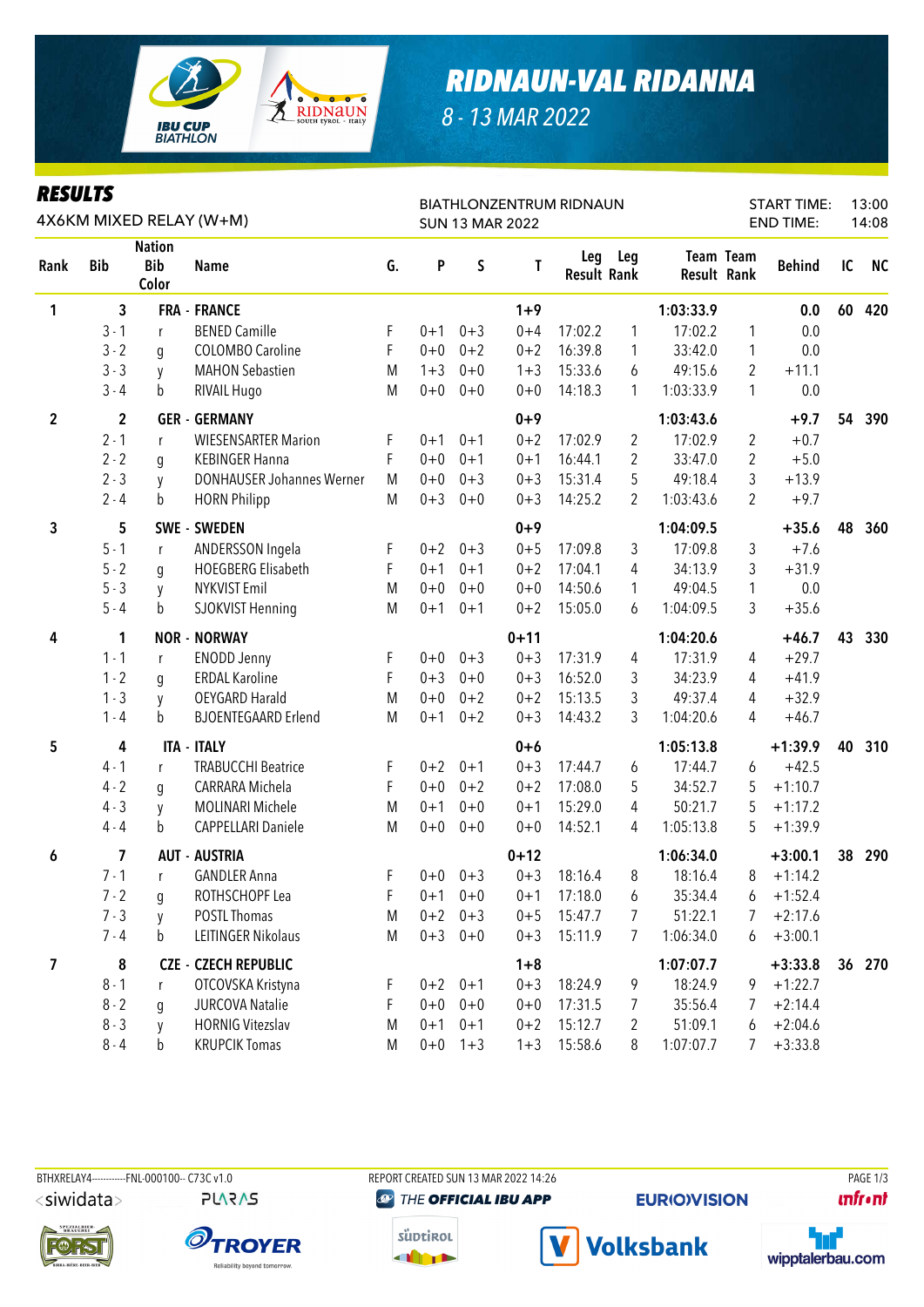

## *RIDNAUN-VAL RIDANNA*

*8 - 13 MAR 2022*

| <b>RESULTS</b><br>4X6KM MIXED RELAY (W+M) |            |                                      |                            |    | BIATHLONZENTRUM RIDNAUN<br><b>SUN 13 MAR 2022</b> |           |          |                    |         |                    | <b>START TIME:</b><br><b>END TIME:</b> |               | 13:00<br>14:08 |           |
|-------------------------------------------|------------|--------------------------------------|----------------------------|----|---------------------------------------------------|-----------|----------|--------------------|---------|--------------------|----------------------------------------|---------------|----------------|-----------|
| Rank                                      | <b>Bib</b> | <b>Nation</b><br><b>Bib</b><br>Color | <b>Name</b>                | G. | P                                                 | S         | T        | <b>Result Rank</b> | Leg Leg | <b>Result Rank</b> | Team Team                              | <b>Behind</b> | IC             | <b>NC</b> |
| $\pmb{8}$                                 | 10         |                                      | <b>POL - POLAND</b>        |    |                                                   |           | $0 + 13$ |                    |         | 1:07:53.6          |                                        | $+4:19.7$     |                | 34 250    |
|                                           | $10 - 1$   | r                                    | PICZURA Magda              | F  | $0 + 1$                                           | $0 + 2$   | $0 + 3$  | 17:52.0            | 7       | 17:52.0            | 7                                      | $+49.8$       |                |           |
|                                           | $10 - 2$   | q                                    | <b>TOMASZEWSKA Natalia</b> | F  | $0 + 1$                                           | $0 + 3$   | $0 + 4$  | 18:36.6            | 8       | 36:28.6            | 8                                      | $+2:46.6$     |                |           |
|                                           | $10 - 3$   | y                                    | <b>JAKIELA Tomasz</b>      | M  | $0 + 3$                                           | $0 + 3$   | $0 + 6$  | 16:25.4            | 8       | 52:54.0            | 8                                      | $+3:49.5$     |                |           |
|                                           | $10 - 4$   | b                                    | NEDZA-KUBINIEC Andrzej     | M  | $0 + 0$                                           | $0 + 0$   | $0 + 0$  | 14:59.6            | 5       | 1:07:53.6          | 8                                      | $+4:19.7$     |                |           |
| 9                                         | 12         |                                      | <b>CAN - CANADA</b>        |    |                                                   |           |          |                    |         | LAP                |                                        |               |                | 32 230    |
|                                           | $12 - 1$   | r                                    | <b>DICKSON Emily</b>       | F  | $2 + 3$                                           | $0 + 0$   | $2 + 3$  | 18:35.0            | 10      | 18:35.0            | 10                                     | $+1:32.8$     |                |           |
|                                           | $12 - 2$   | g                                    | <b>GOWLING Gillian</b>     | F  | $0 + 0$                                           | $0 + 1$   | $0 + 1$  | 19:25.7            | 10      | 38:00.7            | 11                                     | $+4:18.7$     |                |           |
|                                           | $12 - 3$   | y                                    | <b>STRUM Matthew</b>       | M  | $0 + 2$                                           | $0 + 0$   | $0 + 2$  |                    |         |                    |                                        |               |                |           |
|                                           | $12 - 4$   | b                                    | <b>BORGLUM Haldan</b>      | M  |                                                   |           |          |                    |         |                    |                                        |               |                |           |
| 10                                        | 6          |                                      | <b>SUI - SWITZERLAND</b>   |    |                                                   |           |          |                    |         | LAP                |                                        |               | 31             | 220       |
|                                           | $6 - 1$    | r                                    | <b>VOLKEN Flurina</b>      | F  | $0 + 1$                                           | $0 + 2$   | $0 + 3$  | 17:38.4            | 5       | 17:38.4            | 5                                      | $+36.2$       |                |           |
|                                           | $6 - 2$    | g                                    | MEIER-RUGE Ladina          | F  | $2 + 3$                                           | $0 + 0$   | $2 + 3$  | 19:42.7            | 11      | 37:21.1            | 9                                      | $+3:39.1$     |                |           |
|                                           | $6 - 3$    | y                                    | <b>WIESTNER Serafin</b>    | M  | $0 + 3$                                           | $1 + 3$   | $1 + 6$  |                    |         |                    |                                        |               |                |           |
|                                           | $6 - 4$    | b                                    | <b>STALDER Gion</b>        | M  |                                                   |           |          |                    |         |                    |                                        |               |                |           |
| 11                                        | 14         |                                      | <b>JPN - JAPAN</b>         |    |                                                   |           |          |                    |         | LAP                |                                        |               | 30             | 210       |
|                                           | $14 - 1$   | r                                    | FUKUDA Hikaru              | F  | $0 + 1$                                           | $0 + 0$   | $0 + 1$  | 18:37.7            | 11      | 18:37.7            | 11                                     | $+1:35.5$     |                |           |
|                                           | $14 - 2$   | g                                    | SATO Aoi                   | F  | $0 + 2$                                           | $0 + 2$   | $0 + 4$  | 18:53.2            | 9       | 37:30.9            | 10                                     | $+3:48.9$     |                |           |
|                                           | $14 - 3$   | y                                    | NAKAJIMA Jin               | M  | $2 + 3$                                           |           |          |                    |         |                    |                                        |               |                |           |
|                                           | $14 - 4$   | b                                    | YAMAMOTO Ryu               | M  |                                                   |           |          |                    |         |                    |                                        |               |                |           |
| 12                                        | 9          |                                      | <b>FIN - FINLAND</b>       |    |                                                   |           |          |                    |         | LAP                |                                        |               | 29             | 200       |
|                                           | $9 - 1$    | r                                    | <b>KUUTTINEN Heidi</b>     | F  |                                                   | $0+2$ 0+2 | $0 + 4$  | 18:49.4            | 13      | 18:49.4            | 13                                     | $+1:47.2$     |                |           |
|                                           | $9 - 2$    | g                                    | JORONEN Sofia              | F  | $1 + 3$                                           | $0 + 0$   | $1 + 3$  |                    |         |                    |                                        |               |                |           |
|                                           | $9 - 3$    | y                                    | KARVINEN Ville-valtteri    | M  |                                                   |           |          |                    |         |                    |                                        |               |                |           |
|                                           | $9 - 4$    | b                                    | <b>MUSTONEN Joni</b>       | M  |                                                   |           |          |                    |         |                    |                                        |               |                |           |
| 13                                        | 11         |                                      | <b>USA - UNITED STATES</b> |    |                                                   |           |          |                    |         | LAP                |                                        |               | 28             | 190       |
|                                           | $11 - 1$   | r                                    | <b>GROSSMAN Hallie</b>     | F  | $0 + 1$                                           | $1 + 3$   | $1 + 4$  | 18:44.3            | 12      | 18:44.3            | 12                                     | $+1:42.1$     |                |           |
|                                           | $11 - 2$   | g                                    | <b>GERAGHTY-MOATS Tara</b> | F  | $3 + 3$                                           | $1 + 3$   | $4 + 6$  |                    |         |                    |                                        |               |                |           |
|                                           | $11 - 3$   | y                                    | <b>BROWN Luke</b>          | M  |                                                   |           |          |                    |         |                    |                                        |               |                |           |
|                                           | $11 - 4$   | b                                    | <b>LACY Scott</b>          | M  |                                                   |           |          |                    |         |                    |                                        |               |                |           |
|                                           |            |                                      |                            |    |                                                   |           |          |                    |         |                    |                                        |               |                |           |

| Did not start |   |                     |   |
|---------------|---|---------------------|---|
| 13            |   | LTU - LITHUANIA     |   |
| $13 - 1$      |   | KRESIK Maryia       |   |
| $13 - 2$      |   | <b>URUMOVA Sara</b> |   |
| $13 - 3$      |   | JAKELIUNAS Lukas    | M |
| $13 - 4$      | b | MACKINE Jokubas     | M |

BTHXRELAY4-----------FNL-000100-- C73C v1.0 REPORT CREATED SUN 13 MAR 2022 14:26 PAGE 2/3 <siwidata> **PLARAS** 

THE OFFICIAL IBU APP

**EURIO)VISION** 

**unfront**